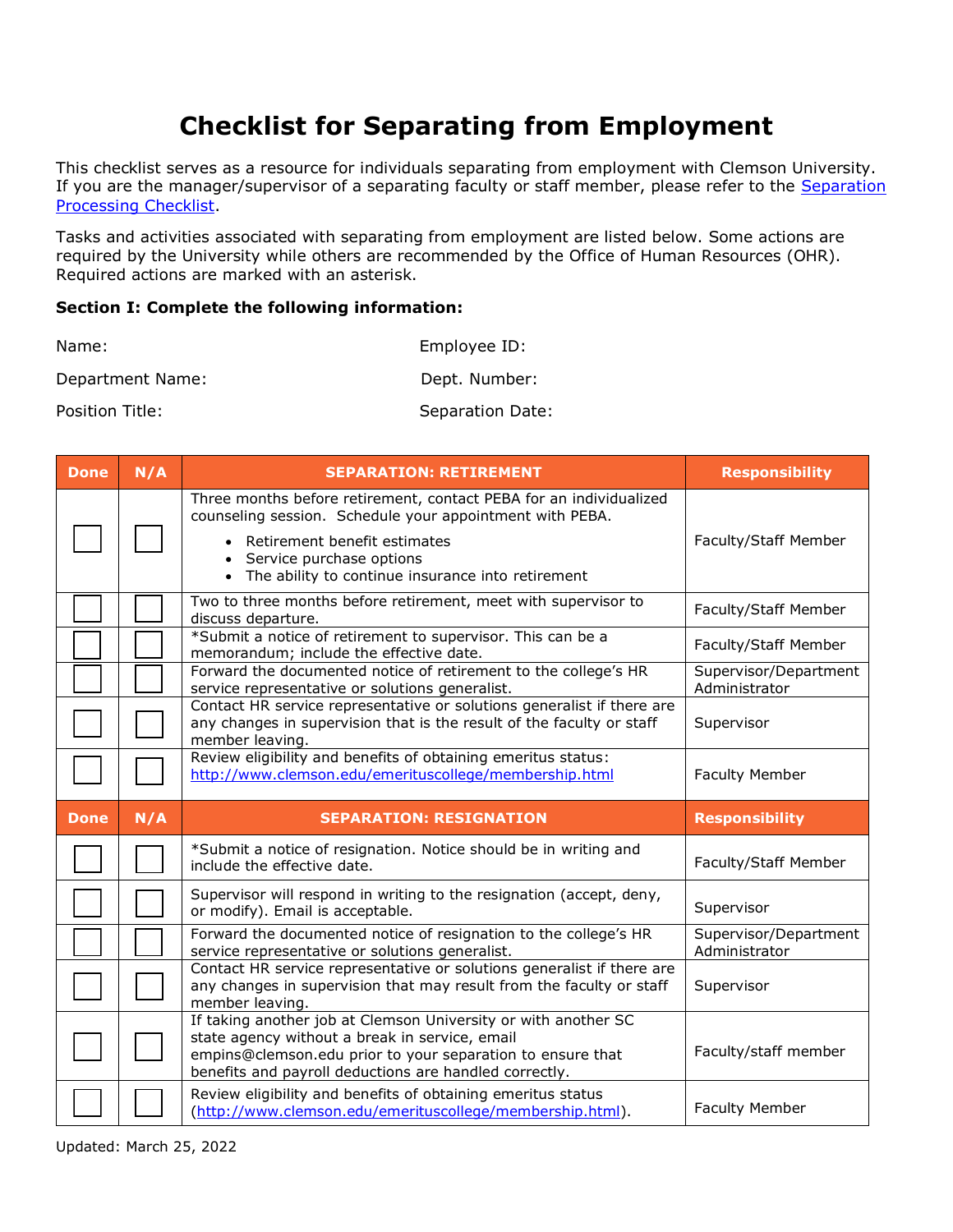Resources Workforce Benefits and Well-being unit for guidance on your separation.

| The length of time that constitutes a break in service varies by separation type. Please contact the Office of Human<br>Resources Workforce Benefits and Well-being unit for guidance on your separation. |     |                                                                                                                                                                                                                                                                                                                                                                                              |                                                                       |
|-----------------------------------------------------------------------------------------------------------------------------------------------------------------------------------------------------------|-----|----------------------------------------------------------------------------------------------------------------------------------------------------------------------------------------------------------------------------------------------------------------------------------------------------------------------------------------------------------------------------------------------|-----------------------------------------------------------------------|
| <b>Done</b>                                                                                                                                                                                               | N/A | <b>AFTER NOTICE OF SEPARATION</b>                                                                                                                                                                                                                                                                                                                                                            | <b>Responsibility</b>                                                 |
|                                                                                                                                                                                                           |     | Enter separation date into CUBS.                                                                                                                                                                                                                                                                                                                                                             | HR Data Center                                                        |
|                                                                                                                                                                                                           |     | Ensure that the separating faculty member has a copy and<br>understands this checklist for separating faculty/staff members.                                                                                                                                                                                                                                                                 | <b>HR Service</b><br>Representative or<br><b>Solutions Generalist</b> |
|                                                                                                                                                                                                           |     | Remind faculty/staff member to update forwarding address in the<br>CUBS system.                                                                                                                                                                                                                                                                                                              | <b>HR Service</b><br>Representative or<br><b>Solutions Generalist</b> |
|                                                                                                                                                                                                           |     | Within two days of the separation being entered into CUBS, the<br>separating faculty/staff member will receive an off-boarding email<br>from the Office of Human Resources with quidance and links to<br>information related to separating from employment with Clemson<br>University. If you have not received this email, please contact OHR<br>(864-656-2000/Ask HR).                     | Office of Human<br>Resources                                          |
|                                                                                                                                                                                                           |     | *Engage in transition planning (course preparation, research,<br>students, department commitments, etc.).                                                                                                                                                                                                                                                                                    | Faculty/Staff Member<br>and Supervisor                                |
|                                                                                                                                                                                                           |     | Schedule a separation interview with an OHR representative via the<br>online scheduling tool (open the webpage and select Separation<br>Exit Interview). Exit interviews are conducted by phone.                                                                                                                                                                                             | Faculty/Staff Member                                                  |
|                                                                                                                                                                                                           |     | Contact the University's HR Service Center (Ask HR) with any<br>questions regarding the following:<br>Continuation of health coverage under COBRA<br>Conversion or continuation of life insurance<br>Retirement account balances and/or distribution of<br>retirement contributions<br>Paid time remaining<br>$\bullet$<br>Employment verification process for future reference<br>$\bullet$ | Faculty/Staff Member                                                  |
|                                                                                                                                                                                                           |     | Cancel enrollments in conferences or upcoming training.                                                                                                                                                                                                                                                                                                                                      | Supervisor/Department<br>Administrator                                |
| <b>Done</b>                                                                                                                                                                                               | N/A | <b>TWO WEEKS PRIOR TO SEPARATION DATE</b>                                                                                                                                                                                                                                                                                                                                                    | <b>Responsibility</b>                                                 |
|                                                                                                                                                                                                           |     | Cancel payroll deductions (e.g., parking, TigerStripe, etc.). Note:<br>Wait until the last day to return the parking decal.                                                                                                                                                                                                                                                                  | Faculty/Staff Member                                                  |
|                                                                                                                                                                                                           |     | Settle all University accounts, pending reimbursements, and any<br>outstanding parking or library fines.                                                                                                                                                                                                                                                                                     | Faculty/Staff Member                                                  |
|                                                                                                                                                                                                           |     | If a supervisor, ensure that budgetary records, HR reviews<br>(evaluations, correspondence, etc.), letters or emails containing<br>resource commitments and unit strategic plans are labeled and<br>organized in hardcopy files for the supervisory successor.                                                                                                                               | Faculty/Staff Member                                                  |
|                                                                                                                                                                                                           |     | Use the following guidelines for retention and/or disposition of<br>email, business and personal files, websites, and other electronic<br>materials. If more information is needed consult with a supervisor,<br>CCIT college consultant, or the CCIT Customer Support center.                                                                                                               | Faculty/Staff Member                                                  |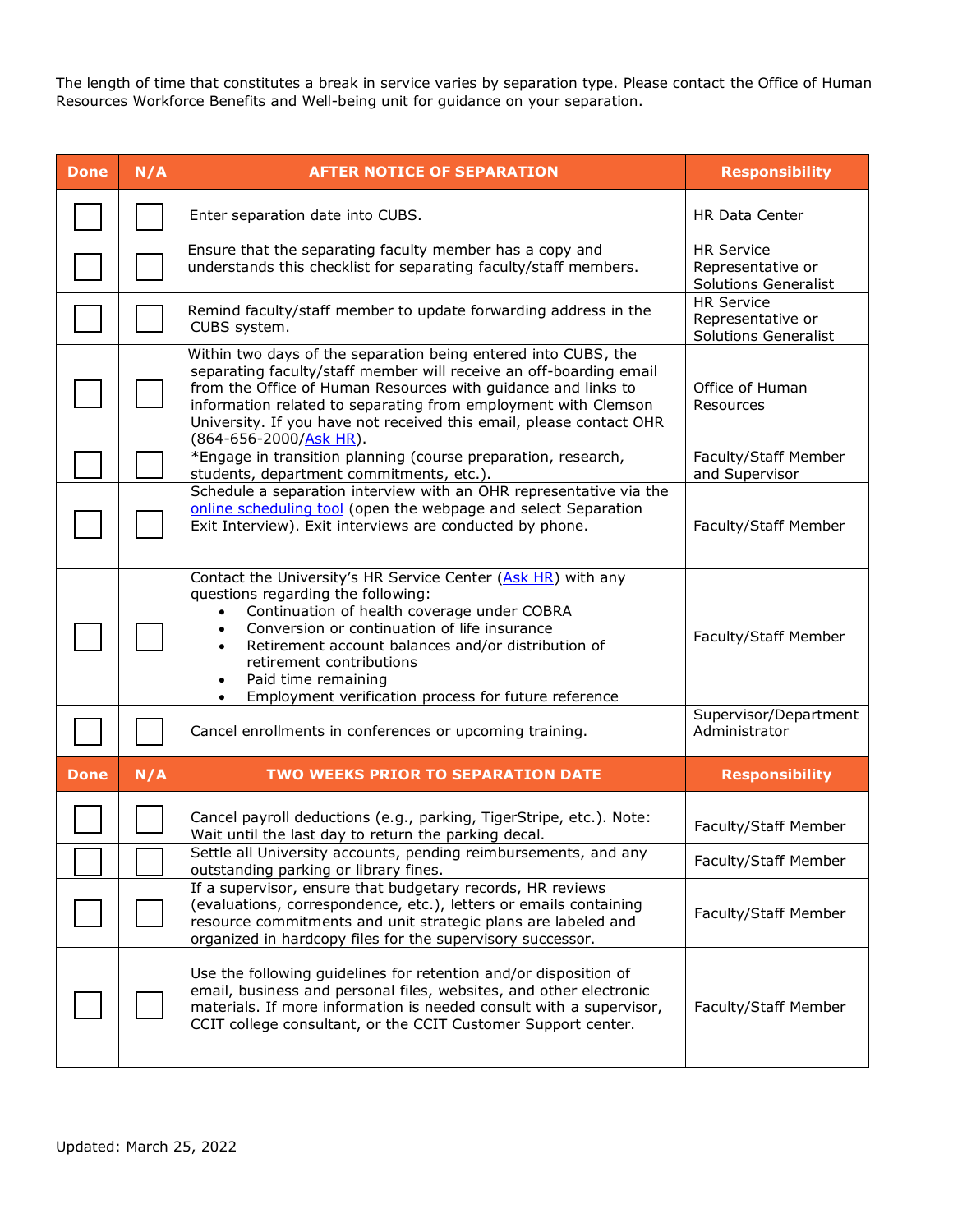|             |     | <b>Hard Copy/Paper Files</b><br>Shred documents with no value.<br>Send business documents that need to be retained to the<br>supervisor.<br>Email<br>Delete messages with no value.<br>$\bullet$<br>Forward messages with value to a supervisor.<br>٠<br>Print or forward personal messages as needed.<br>$\bullet$<br>Update external online accounts (e.g., bank accounts) that<br>may have been established with a University email address.<br>Update the email/login information as needed.<br><b>Cloud Storage</b><br>Review files stored in Box, Google Drive, or Microsoft<br>OneDrive.<br>Delete files with no value.<br>Transfer ownership of files with value to a supervisor.<br>Copy personal files to a storage location established outside<br>$\bullet$<br>of the University.<br><b>Web Sites</b><br>Request department webmaster remove references to<br>employee from web pages. |                       |
|-------------|-----|----------------------------------------------------------------------------------------------------------------------------------------------------------------------------------------------------------------------------------------------------------------------------------------------------------------------------------------------------------------------------------------------------------------------------------------------------------------------------------------------------------------------------------------------------------------------------------------------------------------------------------------------------------------------------------------------------------------------------------------------------------------------------------------------------------------------------------------------------------------------------------------------------|-----------------------|
|             |     | If a supervisor, address any leave requests submitted by employees<br>you supervise.                                                                                                                                                                                                                                                                                                                                                                                                                                                                                                                                                                                                                                                                                                                                                                                                               | Faculty/Staff Member  |
|             |     | Finalize leave records-notify HR service representative with<br>questions.                                                                                                                                                                                                                                                                                                                                                                                                                                                                                                                                                                                                                                                                                                                                                                                                                         | Faculty/Staff Member  |
|             |     | If not already attended a separation exit interview, schedule an<br>appointment. Schedule the appointment via the online scheduling<br>tool (open the webpage and select Separation Exit Interview).                                                                                                                                                                                                                                                                                                                                                                                                                                                                                                                                                                                                                                                                                               | Faculty/Staff Member  |
| <b>Done</b> | N/A | <b>WITHIN LAST FEW DAYS OF SEPARATION DATE</b>                                                                                                                                                                                                                                                                                                                                                                                                                                                                                                                                                                                                                                                                                                                                                                                                                                                     | <b>Responsibility</b> |
|             |     |                                                                                                                                                                                                                                                                                                                                                                                                                                                                                                                                                                                                                                                                                                                                                                                                                                                                                                    |                       |
|             |     | At the request of supervisor, review and sign this checklist, which,<br>among other things, documents that all University property has<br>been returned.                                                                                                                                                                                                                                                                                                                                                                                                                                                                                                                                                                                                                                                                                                                                           | Faculty/Staff Member  |
|             |     | Establish an out-of-office Outlook message. Discuss with<br>department admin if a standard message is preferred.                                                                                                                                                                                                                                                                                                                                                                                                                                                                                                                                                                                                                                                                                                                                                                                   | Faculty/Staff Member  |
|             |     | Ensure forwarding mailing address is correct in the Clemson<br>University Business System (CUBS).                                                                                                                                                                                                                                                                                                                                                                                                                                                                                                                                                                                                                                                                                                                                                                                                  | Faculty/Staff Member  |
|             |     | *Return all applicable University property to the department<br>administrator and/or appropriate department:<br>University keys<br>Date Returned:<br>ID badges<br>Date Returned:<br>University credit cards<br>Date Returned:<br>Official parking placard<br>Date Returned:<br>Parking permit<br>Date Returned:<br>Laptop<br>Date Returned:<br>Cell phone<br>Date Returned:<br>iPad<br>Date Returned:<br>Library books/materials<br>Date Returned:<br>DUO Two-Factor Token<br>Date Returned:<br>Submit <i>ithelp@clemson.edu</i> request to deactivate employee's phone                                                                                                                                                                                                                                                                                                                            | Faculty/Staff Member  |